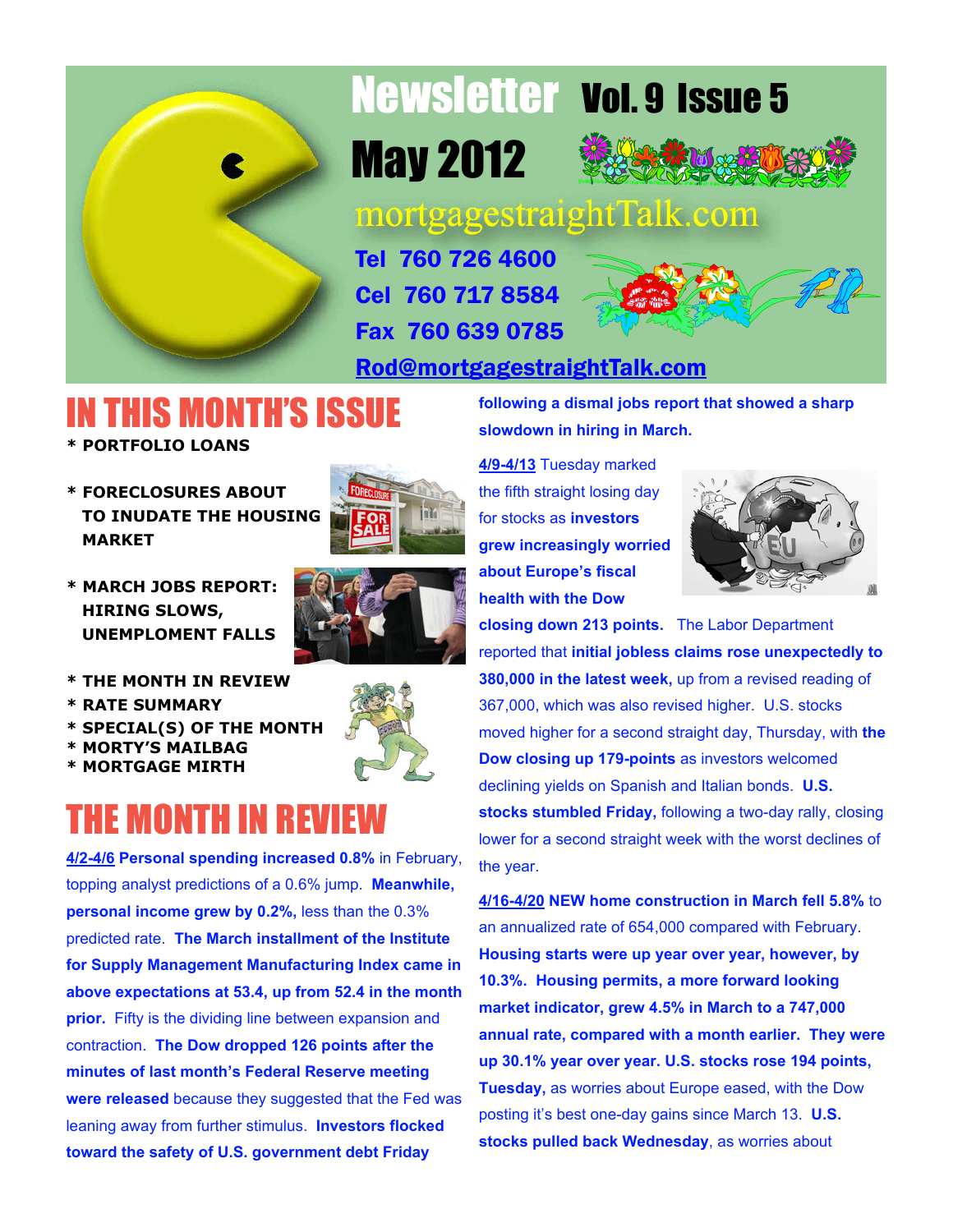Europe's economy resurfaced. **First-time unemployment claims declined** but were still higher than what analysts expected. March's **EXISTING home sales dipped 2.6%** compared to a month earlier, a sign that the housing recovery remains on shaky ground.

**4/23-4/27 The Dow fell 102 points as Europe's debt crisis, once again resurfaced amid political turmoil. NEW home sales dropped 7.1% in March** as the S&P/Case-Shiller recorded another decline in home prices for February. The number of people filing for **first-time unemployment benefits dipped 1,000 to 388,000 in the most recent week,** according to the Labor Department's weekly initial claims report. **U.S. stocks rose 114 points, Thursday, as hopes for more stimulus from the Federal Reserve overshadowed concerns about the job market and mixed corporate earnings.**

**4/30 Spain's economy declined for the second straight quarter, putting it technically in a recession.** The report came just days after Standard and Poor's downgraded Spain's credit rating to BBB+ and **its unemployment rate hit a record high of 24.4%.**



### PORTFOLIO LOANS

People shopping for a home and a mortgage may have heard the term "Portfolio Lender," and wondered at its meaning. In some cases, a borrower who does not qualify for a conventional loan program via Fannie Mae or Freddie Mac is told to seek out a portfolio loan from a portfolio lender.

A portfolio loan is one that is retained for a lender's own investment portfolio (mortgage inventory) rather than one being sold on the secondary market. This is usually due to the fact



that the loan does not conform to traditional underwriting guidelines such as those issued by Freddie Mac or Fannie Mae.

#### **LENDERS**

Portfolio lenders, loosely defined, are those who make mortgage loans without the express intention of selling them either immediately or at some time during the term. Banks, credit unions and savings & loans are the most common portfolio lenders in the mortgage industry, but the line between who and what constitutes a portfolio lender is often blurred because most also operate as mortgage bankers and sometimes brokers. Then too, there are lenders that will keep a portion of their loans as portfolio loans and sell the rest to recoup money to continue to lend. The percentage of the loans they keep depends on the investor involved and how much funding they have. There are also some lenders that are not considered traditional portfolio lenders, but do have some programs that are portfolio only programs. Those who lend money from their own portfolios and hold on to the mortgage are relatively few in number, these days.

#### **GUIDELINES**



Simply put, when lenders hold and service their own loans, they have the ability to work "outside the box" and approve exceptions that typical lenders would not. Though most portfo-

lio lenders tend to follow Fannie Mae and Freddie Mac guidelines they are free to grant exceptions to the norm. For this reason they have often been called the lenders of "second resort".

The term "portfolio" doesn't mean anything inferior. Nor is it where the "credit challenged" go to get a home loan. But, because they have more leeway than larger,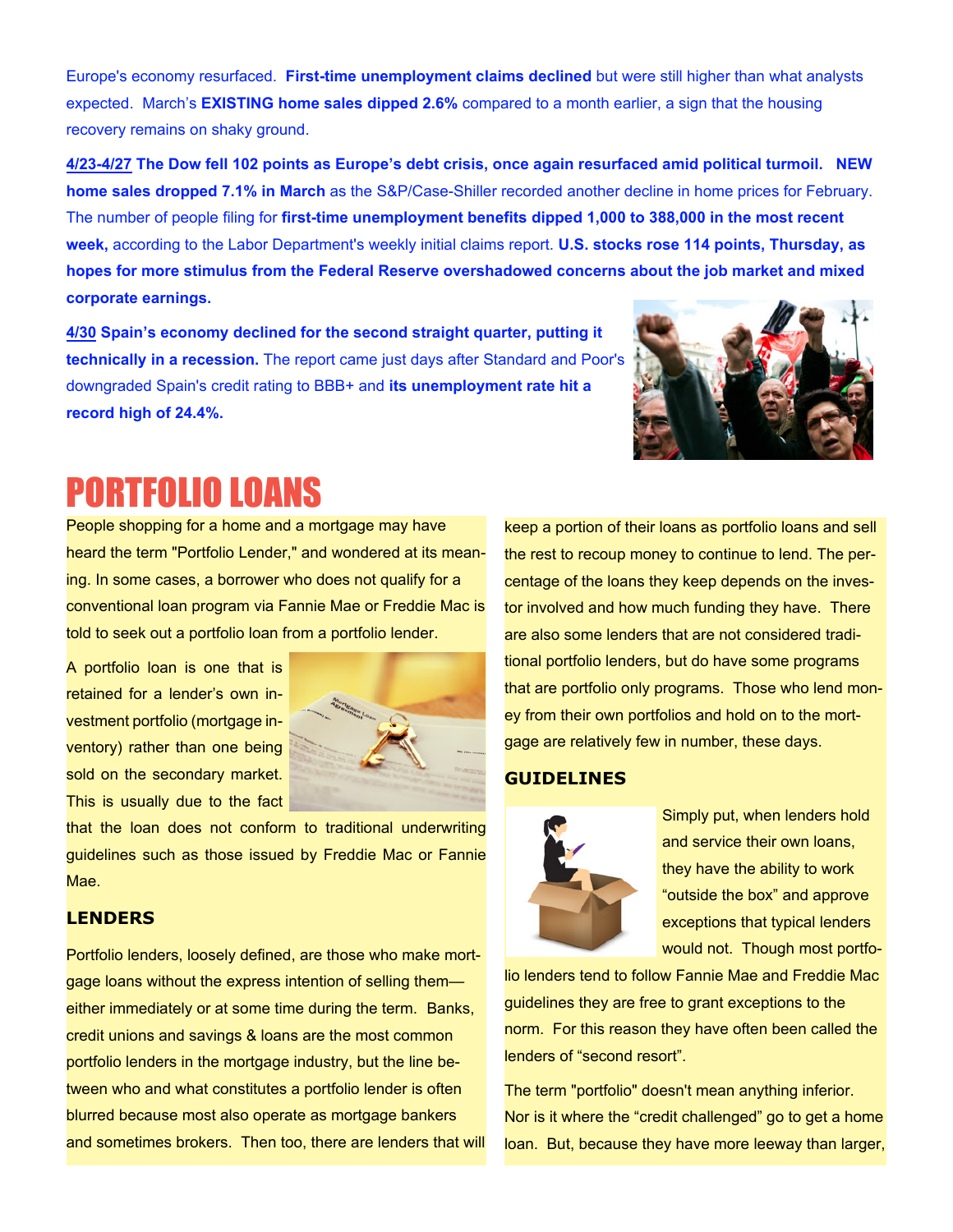stockholder-driven institutions, they can make lending decisions based on the intangibles as well as the tangibles of a transaction. This flexibility can often mean that a portfolio lending underwriter can be more liberal when evaluating things such as past credit problems, prior bankruptcies, lack of cash reserves, etc. Therefore, it is often easier to qualify for a portfolio loan than for a loan which is being sold to a secondary investor.

At the same time, borne out by their plan to hang on to the loan for the long term, some portfolio lenders can be more restrictive in other regards like the types of properties they lend on (owner occupied as opposed to investment), loan to value (LTV) ratios, appraisals and review, since, in the event they have to foreclose, they need to make sure that the property will resell, quickly, and for at least what they lent on the property. Consequently, portfolio lenders cannot be reckless in granting loans or they would not be in business very long.

#### **COSTS**

In all matters economic, there is a risk/reward ratio—the higher the risk, the higher reward. Portfolio loans typically have higher rates for three primary reasons: 1) the underwriting terms are often more liberal 2) because portfolio loans are not marketable to Wall St. via the secondary market they are intrinsically riskier propositions and 3) term risk, since lenders have to hold them in their portfolio for the entire loan term.

### **When Portfolio Lending Makes Sense**

Anytime one's proposed loan or financial situation doesn't qualify for conventional underwriting is the time to consider a portfolio product. What follows are a few examples of when portfolio lending makes sense:



**TIMING.** Let's say that a 4 unit investment property comes on the market both at the right time and at the wrong time. At the right time, because the price

is well below market, but at the wrong time because you can't come up with the money fast enough for the down payment. If you went to a conventional lender, the down payment requirement could be as high as 25% of the purchase price. And you may not exactly have that kind of money on hand.

DEBT RATIOS. Perhaps, you want to build not just one, but two houses at the same time: One for you, and one for a rental. But your ratios won't let you do both, and without loan approval for the permanent



mortgage you also find you can't get construction funds. Again, check into portfolio products.

FINANCIAL SETBACKS. One more example might be someone whose credit rating suffered while out of work for an extended period, but who is back on track. Or, a savings & loan might be more concerned with an individual's savings history than being able to fully document their income.

HISTORY. In the past, portfolio loans were issued by banks or thrifts that were more than happy to make loans that just did not quite "fit" the conventional mold yet made good sense from a financial perspective. If one already had a relationship with that bank, the bank was more inclined to evaluate a loan based upon things other than down payment and debt ratios.

NICHES.

Portfolio lenders also have "niche" products. Some offer excellent jumbo loan



rates, non-income verification loans, loan programs for foreign nationals, and loans not based solely on a FICO score, although the borrowers use of other credit and past credit history is a determining factor in any loan program.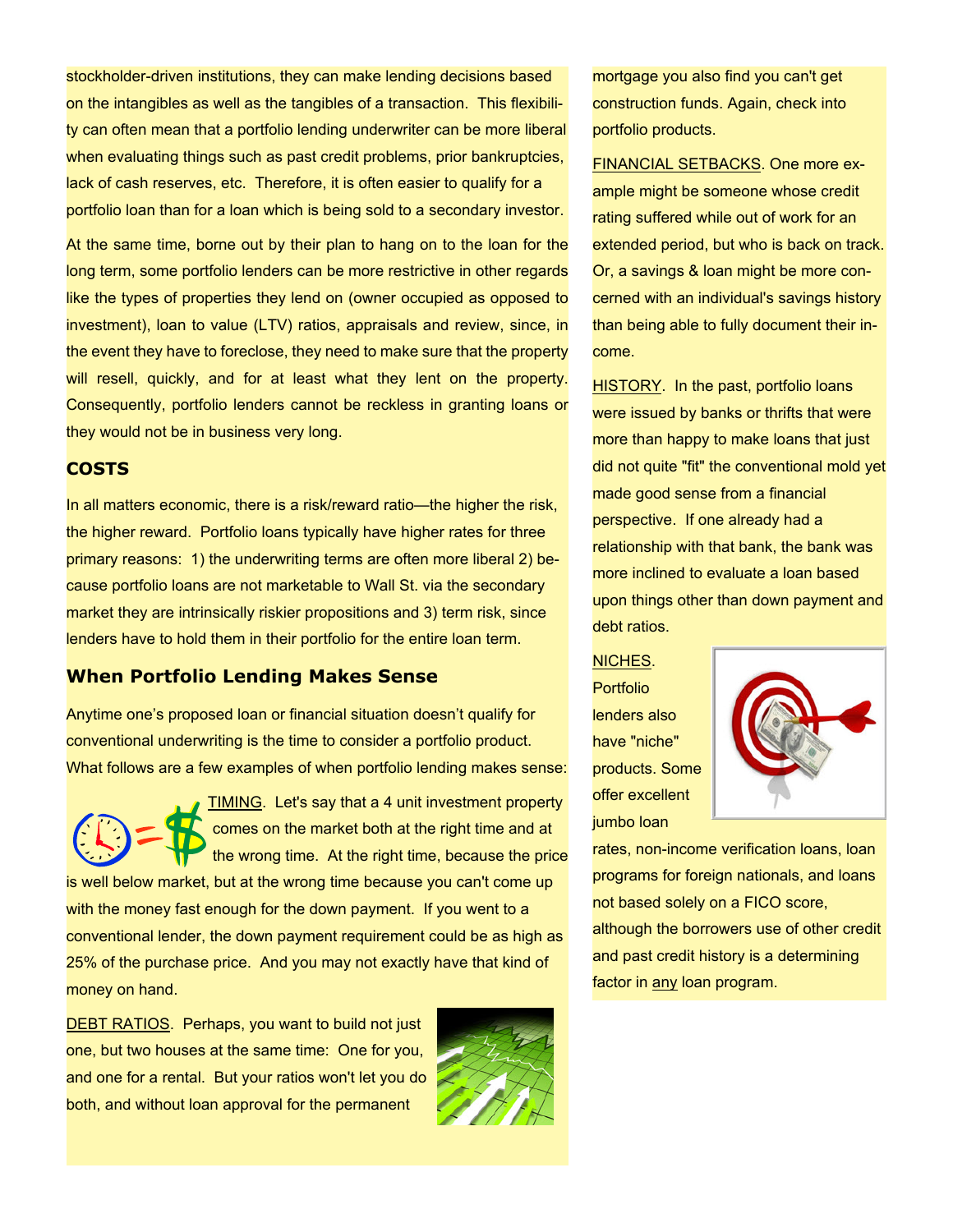MORAL GOOD. They can and will go somewhat beyond the guidelines for a good reason. One example is making loans to low-income buyers to help them achieve home ownership. This action is a decision that is good for the community as well as for the homebuyer.

Aside from cost and underwriting guidelines, the only other major difference with a portfolio loan is the borrower does not have to change where he sends his payment because his loan will not be sold multiple times over the life of the loan. Even so, in today's modern world one can pay one's bill online even if the mortgage is sold to a loan servicer.

### **THE SECONDARY MARKET vs. PORTFOLIO LENDING—EXPLICATED**

To more completely understand the portfolio lending concept and its implications for consumers, it is helpful to understand how the Secondary Market functions. One might ask: How can a bank sell a mortgage? Why would a bank make a mortgage loan, only to sell it? Who would buy mortgages, and why?

Investors who buy the mortgages originated by others make up what is known as the secondary mortgage market. For residential mortgages, the largest investors in mortgages are two quasi-governmental institutions: the Federal National Mortgage Association (popularly known as Fannie Mae) and the Federal Home Loan Mortgage Corporation (popularly known as Freddie Mac).

These organizations buy large numbers of loans from banks and other mortgage originators and then re-package the loans in groups of similar type loans to be sold again as what are known as mortgage backed securities. These securities are traded like stocks and bonds.

Because they buy so many mortgage loans from original lenders, and because they desire to limit risk for buyers of their mortgage-backed securities, Fannie Mae and Freddie Mac have developed market standard guidelines for the loans they will be willing to buy. The guidelines include such particulars as the percentage of total income that is allowable for a borrower to spend on mortgage payments and total debt service, maximum loan amounts, down payment sources, and other particulars. Lenders that wish to sell mortgages to Fannie Mae and Freddie Mac must make loans that conform to these strictly enforced underwriting guidelines.

Mortgages are considered business investments. In mortgages, as in other investments, there are anticipated returns on investment (the interest paid over the life of the loan) and degrees of risk (the possibility that the interest and/or the principal will not be repaid). Like other investments, mortgages-with their potential risks and rewards-can be sold by one investor to another. To offer an





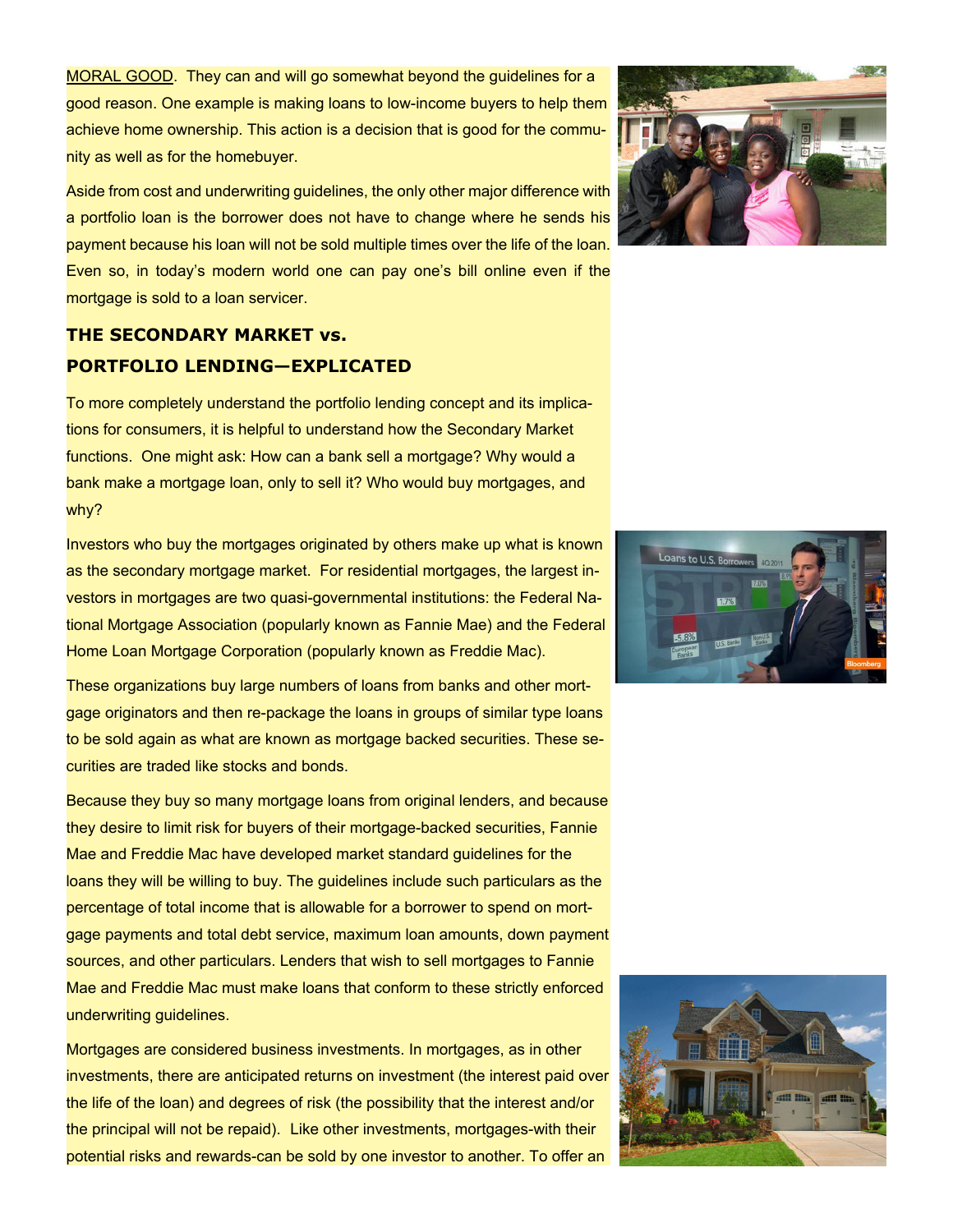investor an adequate return on a mortgage that was made at market interest rates, the mortgage originator may have to sell the loan at a discount. For true portfolio lenders, mortgages are also investments in customers and in the communities served, allowing for growth and helping to maintain a healthy social and business environment.

As we have seen, banks and other mortgage lending institutions comprise the investment base. They allocate a percentage of their total assets to mortgage loans based on what is prudent to maintain a balanced portfolio. If, at a given time, they feel they have too great a percentage of assets invested in mortgage loans, they may decide to sell some of the loans to other investors. This is a way to hedge risk and to increase liquidity.

Many institutions use the funds received from selling mortgage loans to make further mortgage loans. This can be beneficial to a community that needs a larger pool of mortgage funds at a particular time than it can generate from bank deposits or other sources.

On the other hand, a lender may want to increase its overall percentage of assets allocated to mortgages and then hold them in its investment portfolio in order to realize the full value of the investment. Some portfolio lenders hold mortgages because it is important to build a solid, long-term relationship with borrowers through the process of servicing the mortgage over the years.

Mortgage lending has two parts: loan origination and loan servicing. Origination involves all of the steps from application through making the loan. Servicing involves accepting and allocating mortgage payments and handling any correspondence or problems that may arise over the life of the loan.



It is important for borrowers to know a bank's intentions with respect to the disposition of its mortgages because their involvement with the

lender does not end when they close on a loan. Therefore, within three days of taking an application for a mortgage, the lender is required by



federal law to give the applicant a servicing disclosure that reveals its track record of selling mortgages it originates, including a three-year history, and whether its intention for the mortgage in application is to be sold, or to be held in its portfolio.

When a lender sells a mortgage, it can sell the mortgage and the servicing, in which case the consumer would be notified to make mortgage payments to the new owner of the mortgage. However, if a lender sells the mortgage, but retains the servicing, the consumer

may never know the loan has been sold—until a problem arises.

Take the example of a borrower who is downsized out of a

job. He or she might call the banker who handled their mortgage loan and has been receiving their on-time



payments ever since to request some short term relief, like paying interest only for awhile. Imagine how unpleasant when the borrower learns the mortgage has been sold and such a decision will be made not by the friendly banker who knows them but by some unknown investor. It is unlikely that the borrower would get the temporary relief requested and could end up in foreclosure.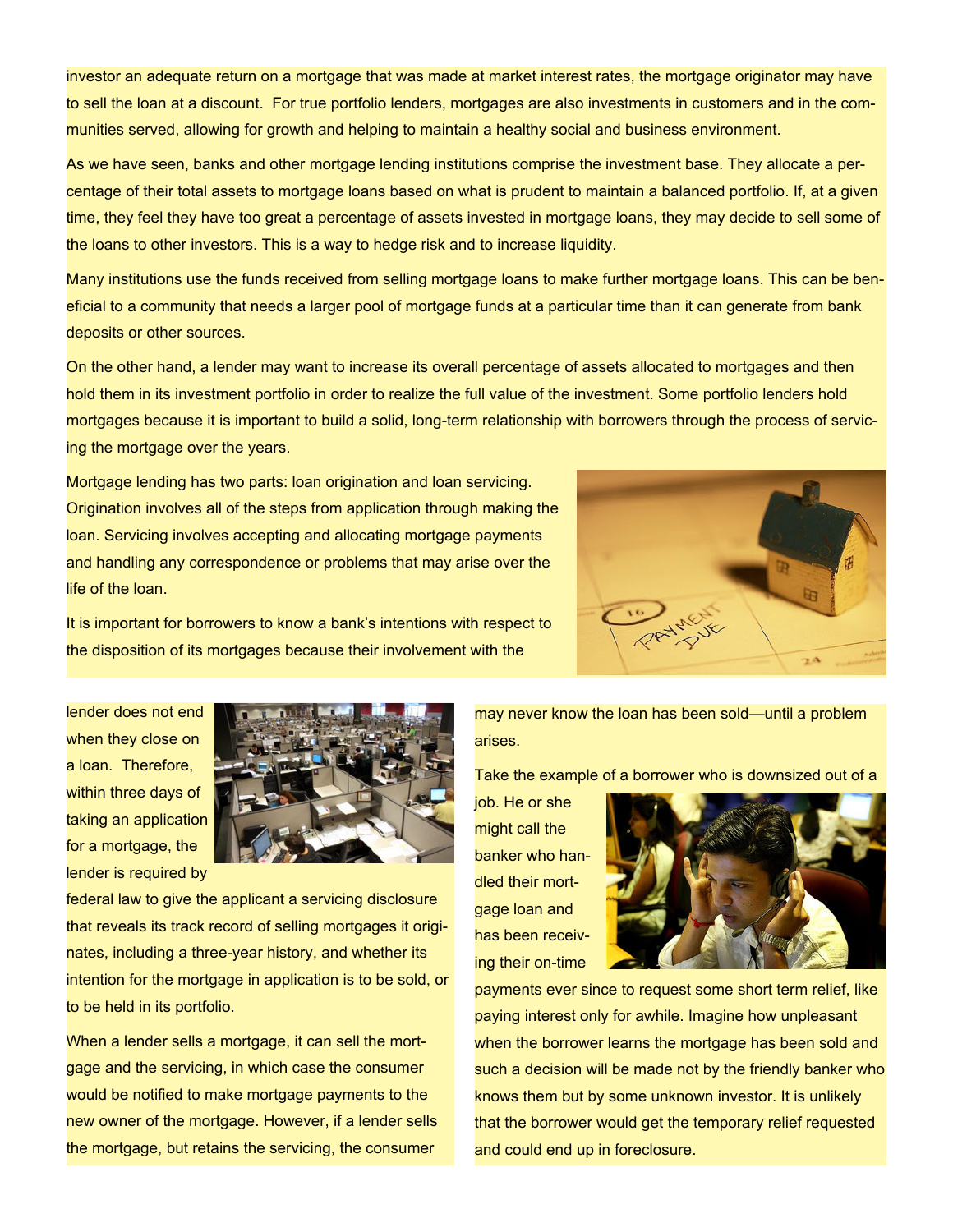Lenders make money making loans. If they don't make loans, they won' be lenders very long. But now, there are lenders who can offer a variety of loan programs that fit their own specific lending requirements, not just banks and thrifts.

#### **TIPS REGARDING PORTFOLIO LOANS**

Using a broker is a definite advantage because they can look at portfolio loans and non portfolio loans to find you the best deal along with the product you are looking for. If you apply for a loan with a particular lender and you are declined, that's it! You're toast! If you wish to pursue a loan you get to start all over from square one. With a broker they can save you time and energy by simply submitting your file to another lender.



# **FORECLOSURES ABOUT TO**  $\bigcirc$ INUNDATE THE HOUSING MARKET



The golden age for foreclosure squatters may soon be coming to an end now that the \$26 billion mortgage settlement has been approved. The settlement, agreed to by the nation's five largest mortgage lenders, is expected to speed up the foreclosure process by providing stricter guidelines for the banks to follow when repossessing homes. The banks involved include Bank of America,

JPMorgan Chase, Citibank, Wells Fargo, and Ally Financial.

Many foreclosures have been in limbo since fall 2010 following the so-called robo-signing scandal, when banks allowed employees to falsely attest to the veracity of thousands of foreclosure documents each month with their forged endorsements. Fearing further unwanted scrutiny from the attention of many states' attorney generals, lenders put a moratorium on foreclosures. As a result, borrowers who were seriously delinquent on their loans have been able to stay in their homes for months or even years without making a single payment. Nationwide, the average time it takes to foreclose on a home—from the first missed payment to the final bank repossession—stretched to 370 days during the first quarter, almost twice as long as it took five years ago, according to Daren Blomquist, the marketing director at RealtyTrac. In some states, delinquent borrowers have been squatting in their homes much longer. In Florida, the average time was 861 days, and in New York it was 1,056 days—close to three years.

"Perhaps a million foreclosures could have been pursued last year but weren't," said Rick Sharga, executive vice president for real estate investment company, Carrington Holdings. But that's all about to change, he said. "We're going to see an increase in the speed of foreclosures and a higher number of foreclosure starts." In fact, there are indications that the pace of foreclosures are already starting to pick up. While overall foreclosure activity was down during the first quarter, filings were up 10% in the 26 states where foreclosures must undergo court scrutiny, according to RealtyTrac. It was in these judicial states that the processing of foreclosures slowed the most following news of the robo-signing scandal, said Blomquist.

Many banks in these states stopped filing foreclosures unless they were extremely confident it would pass muster in the court. (In non-judicial states, foreclosures are reviewed by a trustee, or third party, such as a title company and less likely to parse every legal document). But now lenders can move more confidently, said Brandon Moore, RealtyTrac's CEO. In the judicial state of Indiana, for example, foreclosure filings were up 45% year-over year. And in Florida, they were up by almost 26%, according to RealtyTrac.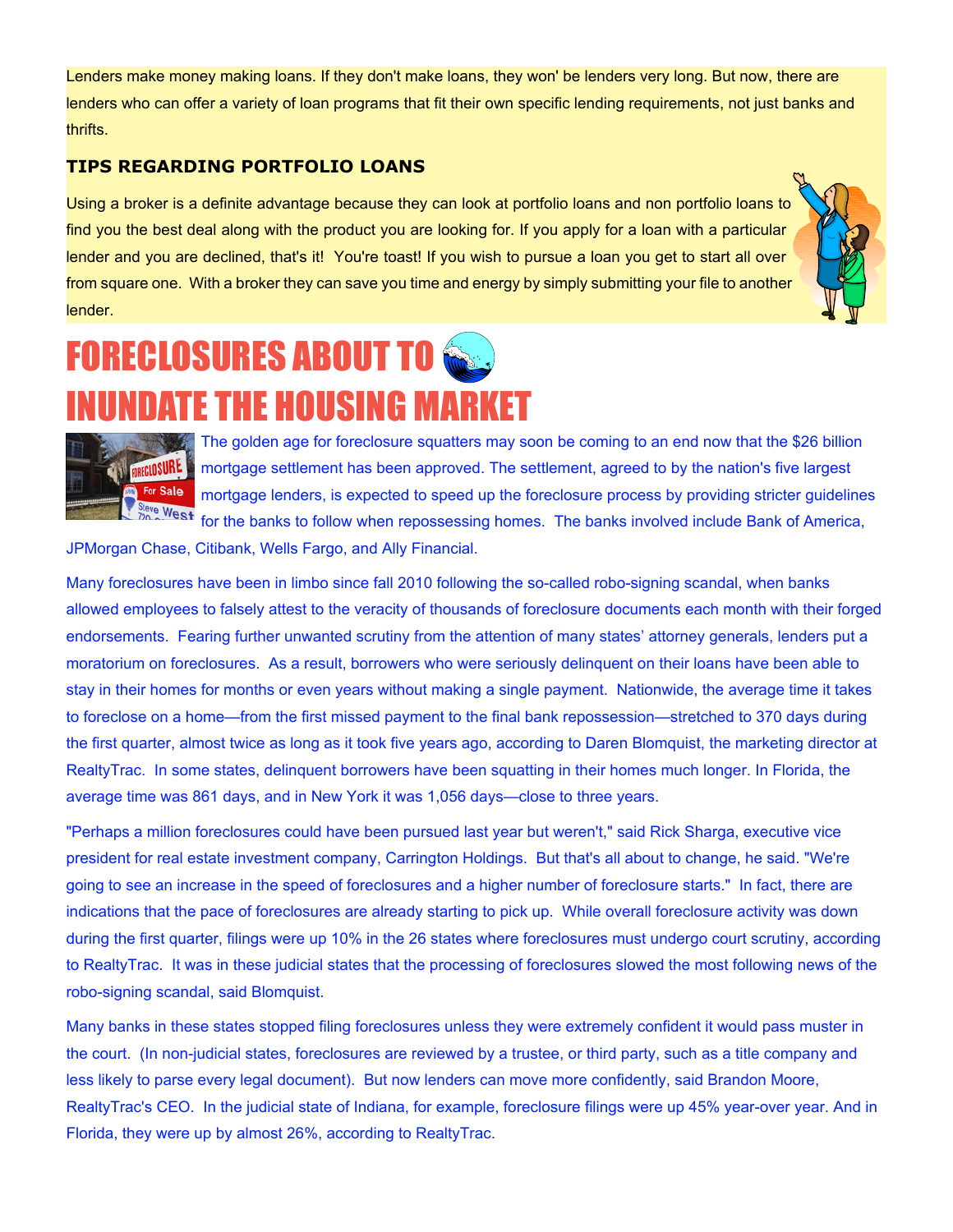"The dam may not burst in the next 30 to 45 days, but it will eventually burst, and everyone downstream should be prepared for that to happen—both in terms of new foreclosure activity and new short sale activity," Moore said in a statement. The resulting flood could bring home prices down even further—yet another impetus for the banks to clear out their foreclosure pipeline as quickly as possible, said Kansas State's Eric Higgins.



Then, industry thinking is, the housing market would be able to get back to normal and home prices could eventually find their true value. Some industry analysts, such as the chief economist for listing site Zillow, Stan Humphries, are predicting that could happen as soon as the end of the year. Zillow estimates that home values nationwide will fall another 3.7% by the end of 2012, and that price will likely bottom out by early 2013. Should home prices hit a bottom then stabilize, it would push many potential buyers off the fence, according to Mike Fratantoni, a vice president at the Mortgage Bankers Association. House hunters would no longer be afraid of investing in assets that were losing money. "The market is already on the verge of turning the corner on prices and this will help," said Fratantoni.

# MARCH JOBS REPORT: HIRING SLOWS, **MPLOYMENT FALLS**



slowed dramatically in March,

**Hiring** 

clouding optimism about the strength of the recovery. Employers added 120,000 jobs in the month, the Labor Department reported, falling far short of economists' expectations. The number marked a significant slowdown in hiring from February, when the economy added 240,000 jobs.

Meanwhile, the unemployment rate fell to 8.2% as the labor force shrank by 164,000 workers, mostly due to women leaving the job market. Economists attributed part of the hiring slowdown to an unseasonably warm winter that boosted job growth in January



#### American Employers Hired 120,000 Workers in March- Half of the Job Gains Seen in March

and February. (The Labor Department adjusts its data to account for seasonal trends, and the warm weather may have distorted those calculations). But still, seasonal adjustments didn't explain all of the slowdown.

The hardest hit industry was retail, which lost 33,800 jobs, mostly at department stores. On the positive side, manufacturers created 37,000 jobs, professional services created 31,000 jobs, and health care added 26,000 jobs. Restaurants and bars were also a large job creator, hiring 36,900 people.



Public sector job losses continued to slow. The government has been bleeding jobs since the middle of 2010, but recently those layoffs have started to wind down. The government cut just 1,000 jobs in March, while private businesses—which have steadily been hiring for two years straight—added 121,000 jobs.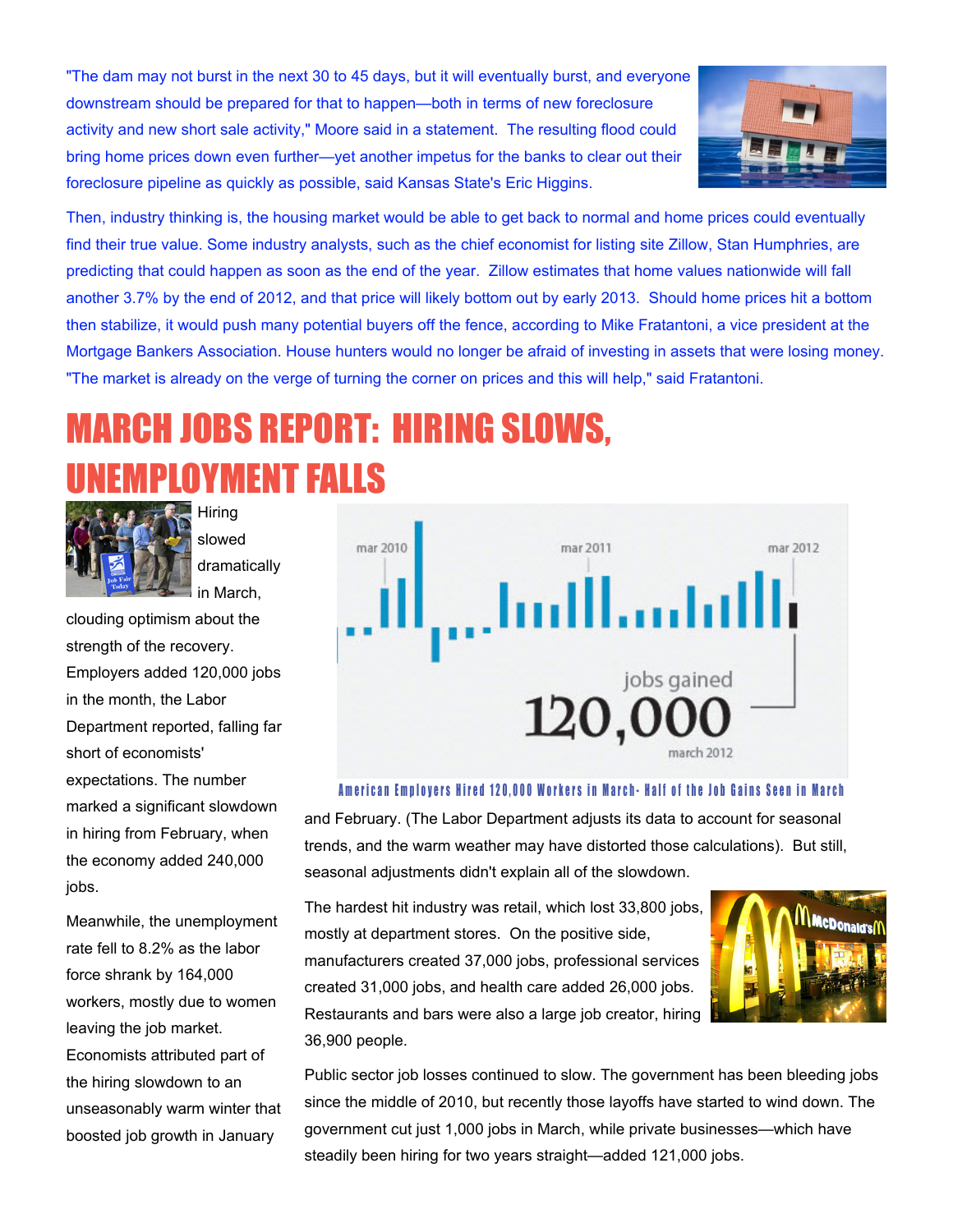Overall, the job market is still not out of the deep hole left by the financial crisis. Of the 8.8 million jobs lost, about 3.6 million have been added back. About 12.7 million Americans remain unemployed, and 42.5% of them have been so for six months or more.

Meanwhile, the so-called underemployment rate fell to 14.5%, its lowest level in three years. This figure includes people, who are unemployed, as well as those who are working part-time because they can't find full time jobs, and those that have looked for a job sometime in the last year.

### R AT E S U M M A R Y

#### **RATES IMPROVED SLIGHTLY THIS MONTH**

- **CONFORMINGS–WERE AN 1/8TH CHEAPER**
- **JUMBOS –1/4th LOWER**
- **GOVERNMENTS –BETTER BY AN EIGHTH TO A QUAR-TER PERCENT**



### **FOR CURRENT INTEREST RATES FOR THE 16 MOST POPULAR PROGRAMS GO TO:**

**<www.mortgagestraighttalk.com>** Then, click on the menu tab labeled "RATES". The rate sheets are updated every Friday.

### **MORTY'S MAILBAG**

Q. We are moving to Las Vegas and we asked our realtor

to refer us to a sales agent in the area. She obliged us and when we asked how we might reward her she told us that it was unnecessary since she would receive a referral fee from the other real estate agent. My question: do you do loans there? If not, could you refer us to someone that does?

A. Unfortunately, the short answer is no because I am not licensed to do loans in Nevada. Our firm is licensed in California, Arizona and Utah.

### But, this brings me to mind a recent situation in which a real estate agent wanted to refer a client to me with the expectation of a referral fee. I had to explain to her that mortgage brokers are expressly prohibited from paying a referral fee of any kind to



prohibits fee splitting and receiving unearned fees for services not actually performed.

As such, RESPA violations are subject to criminal and civil penalties. In a criminal case, a person who violates **Section 8 may be fined up to \$10,000 and imprisoned up to one year.** In a private law suit, a person who violates Section 8 may be liable to the person charged for the settlement service **an amount equal to three times the amount of the charge paid for the service**.

Real estate agents often misinterpret this law because real estate agents ARE ALLOWED to pay and receive referral fees BUT not from other real estate sales agents. THE REFERRAL FEE MUST BE PAID THROUGH THE REAL ESTATE SALESPERSON'S AGENCY OR BROKER. What the real estate agent was

### SPECIAL(S) OF THE MONTH

- · **Conforming 30 yr. fixed @ 3.500%**
- · **Conforming 5/1 ARM @ 2.375% & Conforming 5/1 Interest Only @ 2.375%**
- **High Balance Conforming 15 yr fixed @ 3.000%**
- · **Jumbo 5/1 ARM @ 2.500%**
- · **FHA Conforming 30 yr. fixed @ 3.250%**
- · **VA High Balance 30 yr. fixed @ 3.500%**
- · **Conf. 30 yr. fixed Refi Plus @ 3.500%**

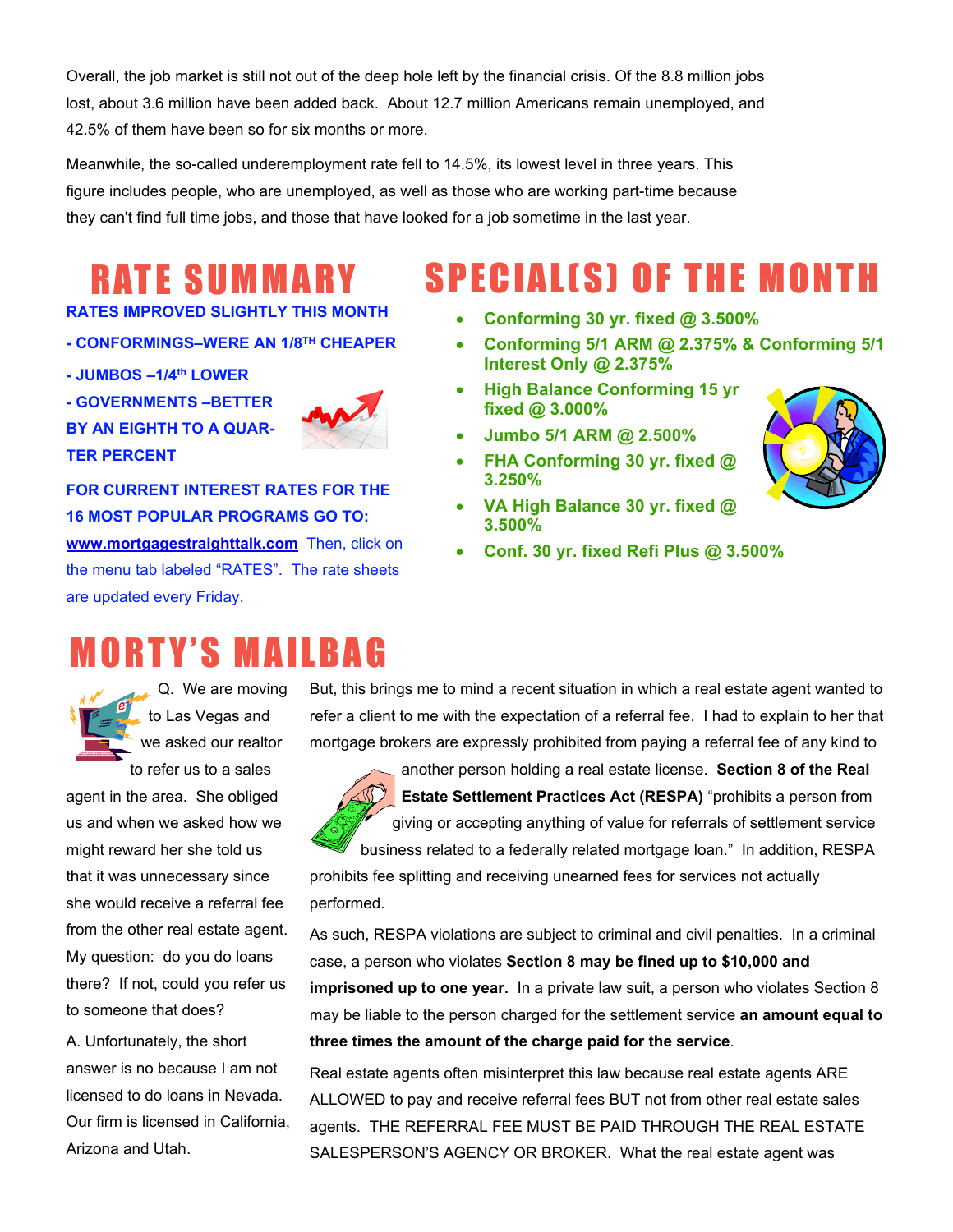suggesting doing also violates **Section 10137 of the California Business and Professions Code** which states that: "It is unlawful for any licensed real estate broker to employ or compensate, directly or indirectly, any person for performing any of the acts within the scope of



this chapter who is not a licensed real estate broker, or a real estate salesperson licensed under the broker employing or compensating him or her, or to employ or compensate, directly or indirectly, any licensee for engaging in any activity for which a mortgage loan originator license endorsement is required, if that licensee does not hold a mortgage loan originator license endorsement; provided, however, that a licensed real estate broker may pay a commission to a broker of another state."

In plain English, what this means is that it is illegal to receive or pay monies from an entity other than the broker or agency that employs the real estate sales agent. The broker or agency pays or accepts the referral fee which is then pays some portion of the referral fee to the real



estate agent. A real estate agent cannot pay or receive monies from another real estate agent. It must be paid to the broker or agency.

**Mortgage brokers, however, ARE NOT ALLOWED to do this** because it was feared it would be deemed an ordinary cost of doing business and the broker would thereby increase his loan fee to recoup the referral fee that the mortgage broker was paying to the real estate agent. In fact, I can't even buy a realtor lunch without being in violation of the Real Estate Settlement Procedures Act (RESPA). The reason for this is because **it constitutes an undisclosed profit to the real estate agent** and were I to pay for referrals there would no longer exist "a level playing field". Again, to illustrate, were I to pay a referral fee of let's say \$1000 to some real

estate agent then in order to continue to make the same origination fee or commission, the thinking is that I will simply charge the borrower an extra \$1000 to recoup what I paid to out which harms my client, the borrower. How is my borrower harmed? My client is harmed because he is not getting the same deal that he would have gotten if I hadn't paid a kick back or referral fee. By paying a referral fee, I have tilted business in my



favor so as to receive additional referrals in the future which I would, then, in turn, charge those clients more for so as to pass on the cost of the referral fee that I paid out. The logical extension of this is

that the mortgage brokers would bid up the price of referral payments to obtain more business, but at the expense of the borrowers.

This law, however, is frequently violated by paying agents "under the table" in cash. Aside from the illegality of it, the problem with this is that as people have often discovered that if a person will lie for you, they will also lie to you. And many of us in the past have had to learn a very painful lesson in that we think we know someone so well that we think they might do it to others but they would never do that to us because they hold us in higher regard only to later learn that we were sadly mistaken.

Where loan originators have been tripped up in the past is that they have often sought to deduct these payments on their taxes as legitimate business expenses. They felt this was justified because they were paying tax on income that was passed tax-free to the real estate sales agent. The IRS views this is as tax evasion, not tax avoidance.